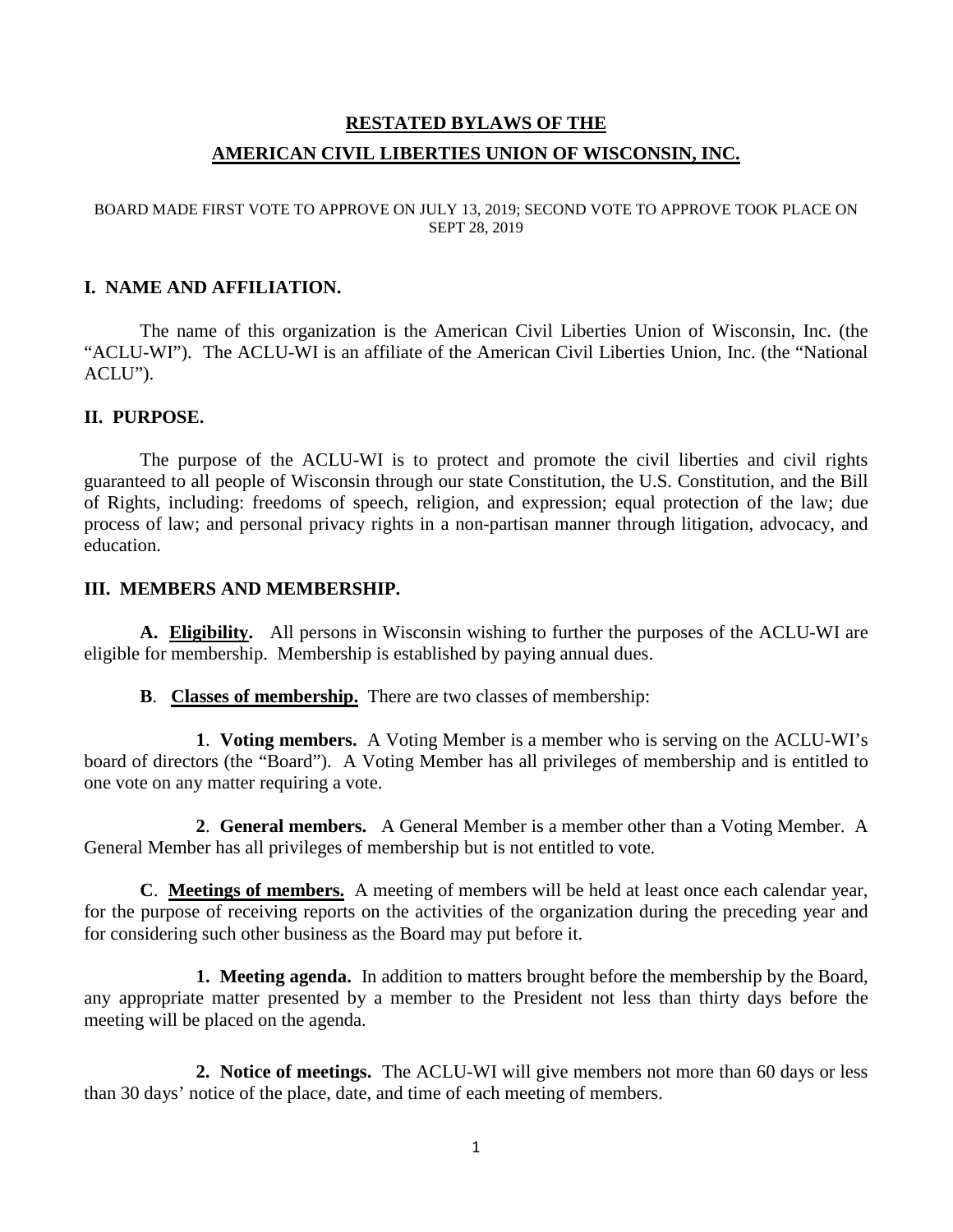**3. Place of meetings.** All meetings of members will be held in the state of Wisconsin.

**4. Voting.** Voting will be by those Voting Members present at a meeting. Any action that may be taken at a meeting of Voting Members may be taken without a meeting, if the organization delivers a written ballot to every member entitled to vote on the matter. Proxy voting is not permitted.

# **IV. REGIONAL CHAPTERS.**

Members living in a geographic area may apply to the Board to be chartered as a chapter under this section. A chapter's board of directors will be elected by the members living in that geographic area. A chapter will conduct its affairs in accordance with the ACLU-WI's standards for regional chapters.

## **V. BOARD OF DIRECTORS.**

**A. Powers**. The management of the ACLU-WI is vested in the Board, which has authority to manage the organization to the extent provided by law.

**B. Composition.** The Board is comprised of:

**1. Elected Directors.** No less than 21 nor more than 30 directors elected as provided under these bylaws ("Elected Directors"); and

**2. Chapter Representatives.** The chairperson of each regional chapter chartered by the ACLU-WI or that chairperson's designee (a "Chapter Representative").

**C. Nomination and election of directors.** Voting Members will meet annually to elect Elected Directors from a list of candidates offered by the Governance Committee.

**D.** Term. Each Elected Director will be elected for a term of three years. The terms of Elected Directors will be staggered, so approximately one-third of the Elected Directors are subject to election each year. At the time of election, the Voting Members may elect a director to a term of less than three years, if a shorter term is necessary to maintain such staggering.

**E. Term limit.** No Elected Director or Chapter Representative may serve more than three consecutive three-year terms without a break in service of at least one year. Notwithstanding the foregoing, a director serving as an officer or as the National Representative may continue to serve as a director until the expiration of his or her term as such officer or representative.

# **F. Meetings of the Board.**

**1. Regular and special meetings.** Board meetings will be of such frequency and duration as may be necessary to conduct the Board's business. In addition to those regular meetings scheduled by Board resolution, a special meeting of the Board may be held at the call of the President, Vice President, Secretary, or Treasurer, or by one-third of the directors then in office.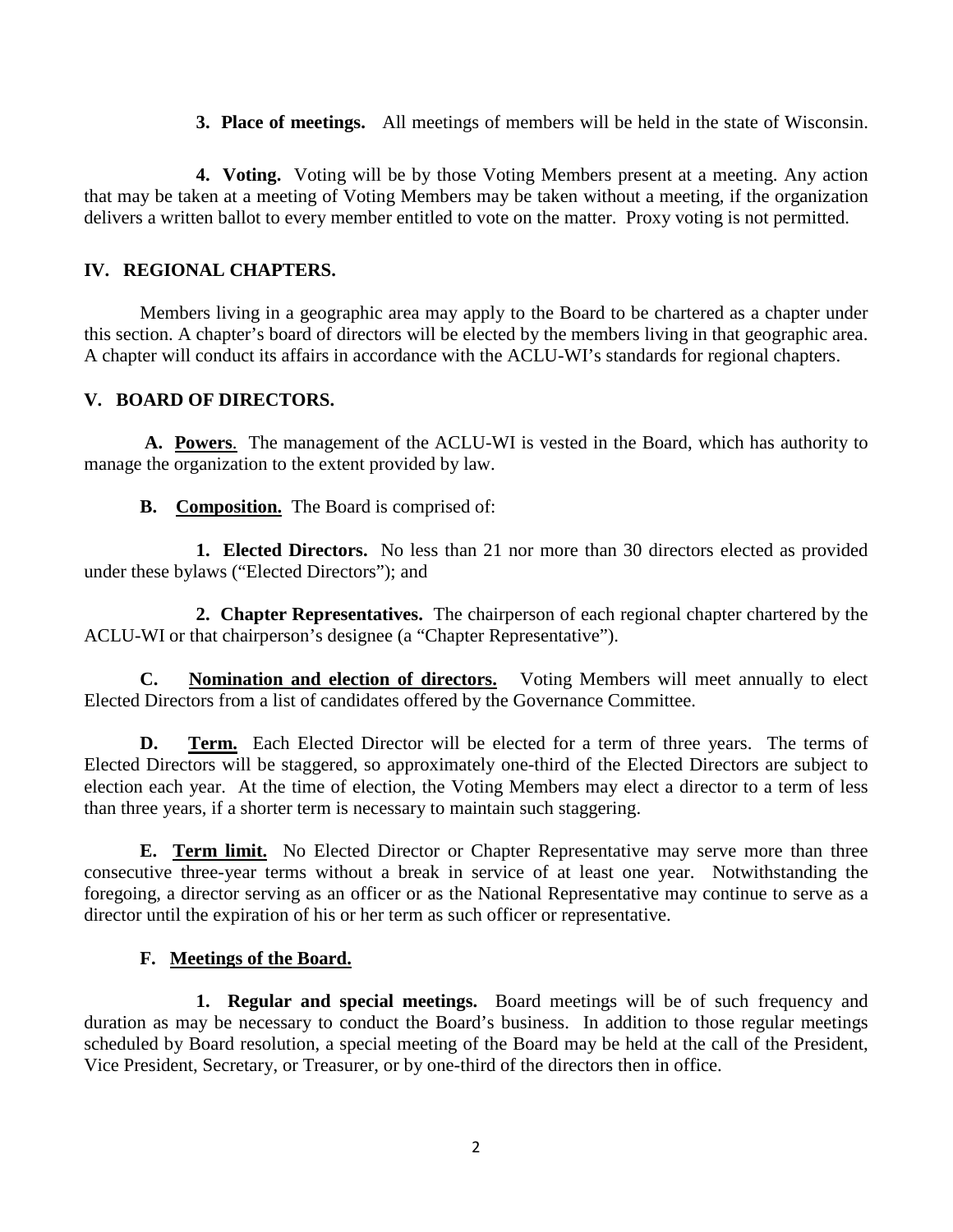**2. Notice of meetings.** Notice of any meeting of the Board will be given to each director at least 5 days before the meeting, by written notice delivered personally, by mail, or by electronic means. If mailed, that notice will be deemed to be delivered when deposited in the U.S. Mail. If notice is given by electronic means, the notice will be deemed to be delivered when the notice is delivered to the service provider. The notice will state the time, date, and place of the meeting.

**3. Participation by electronic means.** A director may participate in any meeting of the Board or a committee by means of communication in which all participating directors may simultaneously hear or read each other's communications during the meeting. A director participating in a meeting by such means is considered to be present in person at the meeting.

**4. Quorum.** Unless a greater number is required by law: (a) one-third of the directors then in office, including at least one officer, constitutes a quorum of the Board; and (b) the affirmative vote of a majority of directors in attendance at a meeting at which a quorum is present is the act of the Board.

**5. Removal.** The Board may, by a majority vote, remove any director who fails to attend three or more meetings of the Board within a 12-month period. A director may otherwise be removed by the affirmative vote of two-thirds of the directors then in office.

G**. Vacancies.**In the event of a vacancy on the Board due to the death, resignation, or removal of an Elected Director, the Board may elect a successor to fill the vacancy for the remainder of the term for that position.

### **VI. OFFICERS.**

**A. Officers and responsibilities.** The officers of the ACLU-WI are a President, a Vice President, a Treasurer, and a Secretary. No person may concurrently hold more than one office.

**1. President.** The President will exercise general supervision over the affairs of the ACLU-WI, will preside over all meetings of its members and its board of directors, and will chair its Executive Committee. In addition, the President will appoint members and chairpersons of its standing committees and ad hoc committees. The President will be a non-voting ex officio member of each of those committees.

**2. Vice President.** The Vice President will exercise the duties of the President in the absence or incapacity of the President.

**3. Secretary.** The Secretary will oversee the maintenance of the records of the ACLU-WI and the preparation of minutes of meetings of the Board.

**4. Treasurer.** The Treasurer will serve as chair of organization's Finance Committee and will oversee the finances of the ACLU-WI and the maintenance of its financial records.

**B.** Election; terms; term limit. The Board will elect officers at its first meeting each year. In even-numbered years the Board will elect a President and a Treasurer. In odd-numbered years the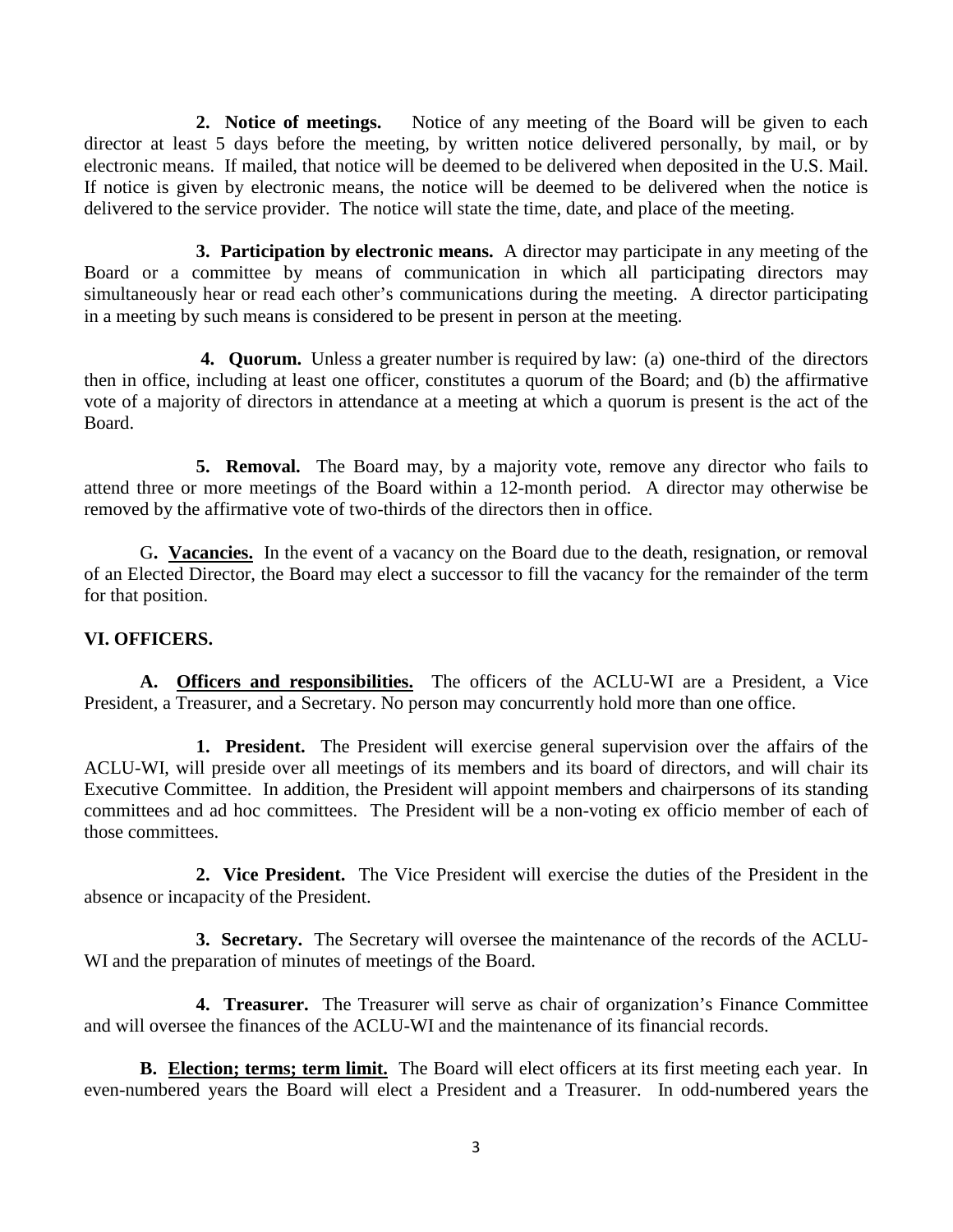Board will elect a Vice President and a Secretary. Each officer will be elected for a term of two years, except for the Vice President and Secretary elected in 2020, who will be elected to a one-year term. No officer may serve more than two consecutive terms without a break in service of at least one year. Only a director of the ACLU-WI may be elected an officer.

**C. Removal.** An officer may be removed by the affirmative vote of two-thirds of the directors then in office.

**D. Vacancies.** In the event of a vacancy in an office due to the death, resignation, or removal of an officer, the Board may elect a director to fill the vacancy for the remainder of the term for that office.

## **VII. NATIONAL BOARD REPRESENTATIVE.**

**A. Election.** The Board will elect one of its members to serve as the ACLU-WI's representative to the board of directors of the National ACLU (the "National Representative").

**B. Term.** The National Representative will be elected to a term of three years.

**C. Removal.** A National Representative may be removed by the affirmative vote of two-thirds of the directors then in office.

**D. Vacancies.** In the event of a vacancy in the office of National Representative, the Board may elect a director to fill the vacancy for the remainder of the National Representative's term.

### **VIII. EQUITY REPRESENTATIVE.**

**A. Election.** The Board will elect an Equity Representative to oversee and ensure the organization's commitment to equity and inclusion in its board and staff. An individual need not be a director to be elected Equity Representative.

**B.** Term. The term of the Equity Representative is two years. The Equity Representative is expected to attend regular meetings of the Board.

C**. Removal.** An Equity Representative may be removed by the affirmative vote of two-thirds of the directors then in office.

D**. Vacancies.** In the event of a vacancy in the position of Equity Representative, the Board may elect an individual to fill the vacancy for the remainder of the Equity Representative's term.

### **IX. COMMITTEES.**

### **A. Executive Committee.**

**1. Membership.** The Executive Committee consists of the President, Vice President, Secretary, Treasurer, National Representative**,** and two directors elected biennially by the Board. In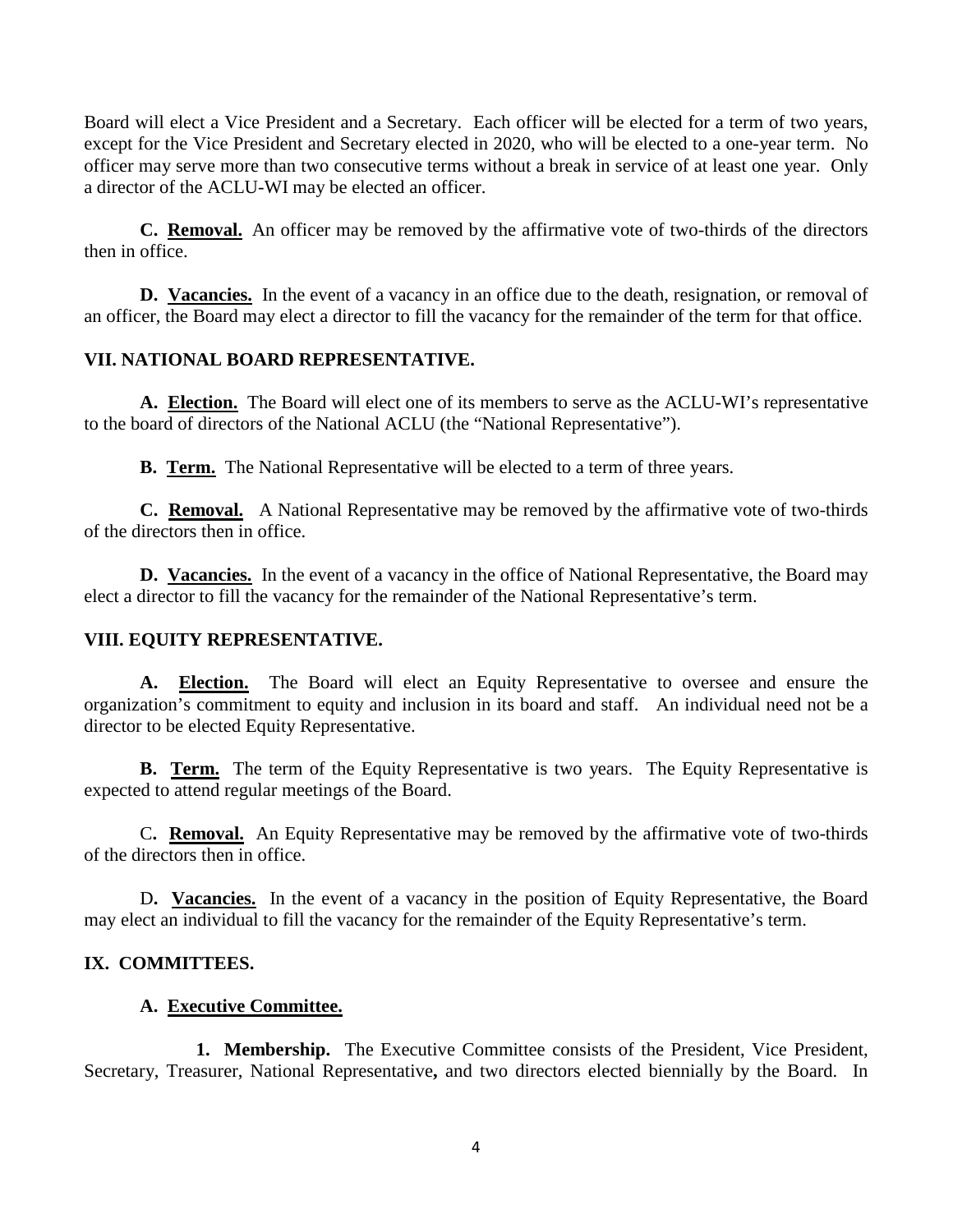addition, the organization's immediate past president may serve as a non-voting ex officio member of the Executive Committee.

**2. Powers.** The Executive Committee may act on behalf of the Board between meetings and, when so acting, may exercise all of the powers of the Board other than the power to: elect the officers of the ACLU-WI; fill vacancies on the Board; or amend these bylaws. When the Executive Committee exercises its powers, it will make a full report of its actions at the next meeting of the Board.

**3. Responsibilities.** The Executive Committee is responsible for the development and administration of the policies and procedures of the organization and the evaluation of the organization's executive director.

**4. Meetings.** Meetings of the Executive Committee may be called by the President or any two other Executive Committee members and may be held on not less than two days' notice**.** 

**5. Quorum.** Four members of the Executive Committee, one of whom is an officer, constitute a quorum. The act of the majority of the Executive Committee members present at a meeting at which there is a quorum constitutes the act of the Executive Committee.

# **B. Governance Committee.**

**1. Membership.** The Governance Committee consists of five or more members appointed annually by the President, with the approval of the Board.

## **2. Responsibilities.**

*a. Selection of nominees.* The Governance Committee will annually prepare a list of nominees to fill the positions of each officer, director, or representative whose term is expiring. A Director whose term is expiring and is eligible for reelection would not be eligible to participate in the selection of nominees. When making those recommendations, the Governance Committee will pay particular attention to the needed skills that a candidate may bring to the office and the extent to which a prospective candidate may bring additional diversity to the organization.

**b.** *Additional activities.* The Governance Committee will also assist in the orientation and mentoring of new directors, educate directors on governance matters as needed, and perform such other duties as may be assigned by the Board.

**3. Quorum.** Five members of the Governance Committee constitute a quorum. The act of a majority of the Governance Committee members present at a meeting at which there is a quorum present constitutes the act of the Governance Committee.

# **C. Finance Committee.**

**1. Membership.** The Finance Committee consists of three or more members appointed annually by the President with the approval of the Board, chaired by the Treasurer.